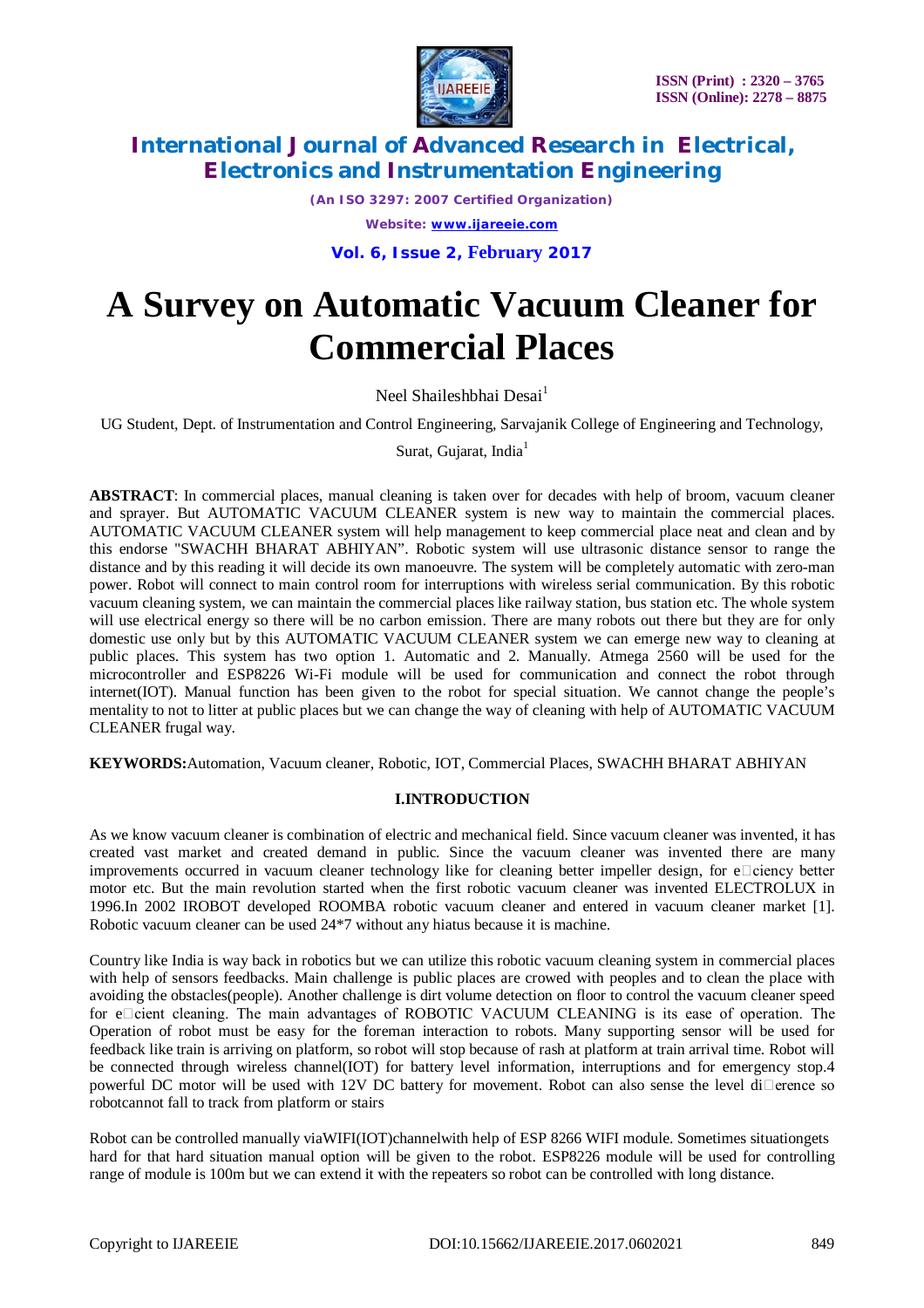

*(An ISO 3297: 2007 Certified Organization)*

*Website: [www.ijareeie.com](http://www.ijareeie.com)*

#### **Vol. 6, Issue 2, February 2017**

#### **II. REALATED WORK**

Today day by day robots are improving and robots are now used at many sectors like Agricultural, Industries, Military, Medical, Rescue team etc. Automatic vacuum cleaner is robot which will make work easier for the maintenance team at commercial places with low cost and more accurate cleaning. As mentioned first robotic vacuum cleaner was developed around 1996 ELECTROLUX. from that time to today lots of changing and improvement happened. Nowadays human operated cleaning machines are used at commercial places but for that we still require one foreman to control the machine. By this Automatic vacuum cleaner, we can do cleaning without man power at commercial place.

 In 2002 the IROBOT developed the ROOMBA house cleaning robot after that many companies like Neato , Dyson, LG developed house cleaning robots but not for commercial cleaning base robot. So, at commercial place still we are using traditional way (Broom and Mop) to clean the place. But by this Automatic vacuum cleaner we can start new revolution at commercial places. Scenario at commercial places is not same as the home. Because robot at the commercial places surrounded by more obstacles and humans so it required different algorithm than house robotic vacuum cleaner. The capacity, power is also very high than the house robotic vacuum cleaner and the main thing is filtering at vacuum part is also different. There will be only one con for Automatic vacuum cleaner for commercial place is maintenance. Apart from that it is very helpful and frugal to clean commercial places

#### **III.PROPOSED METHOD BLOCK DIAGRAM**

IAs shown in Figure sensors are connected to the microcontroller. For serial communication ESP8226 module will be used. Motors and Battery will be connected to motor driver circuit and then to the microcontroller.IR will be used to detect train is arriving on platform. Ultrasonic sensor will be used for distance ranging. LCD display will be used for user to Robot interfacing. Atmega 2560 is heart of the system. It is capable for the enough fast processing and the for the I/O pins



#### Fig.1 Proposed block diagram of Automatic vacuum cleaner



Fig.2 Proposed model of Automatic Vacuum Cleaner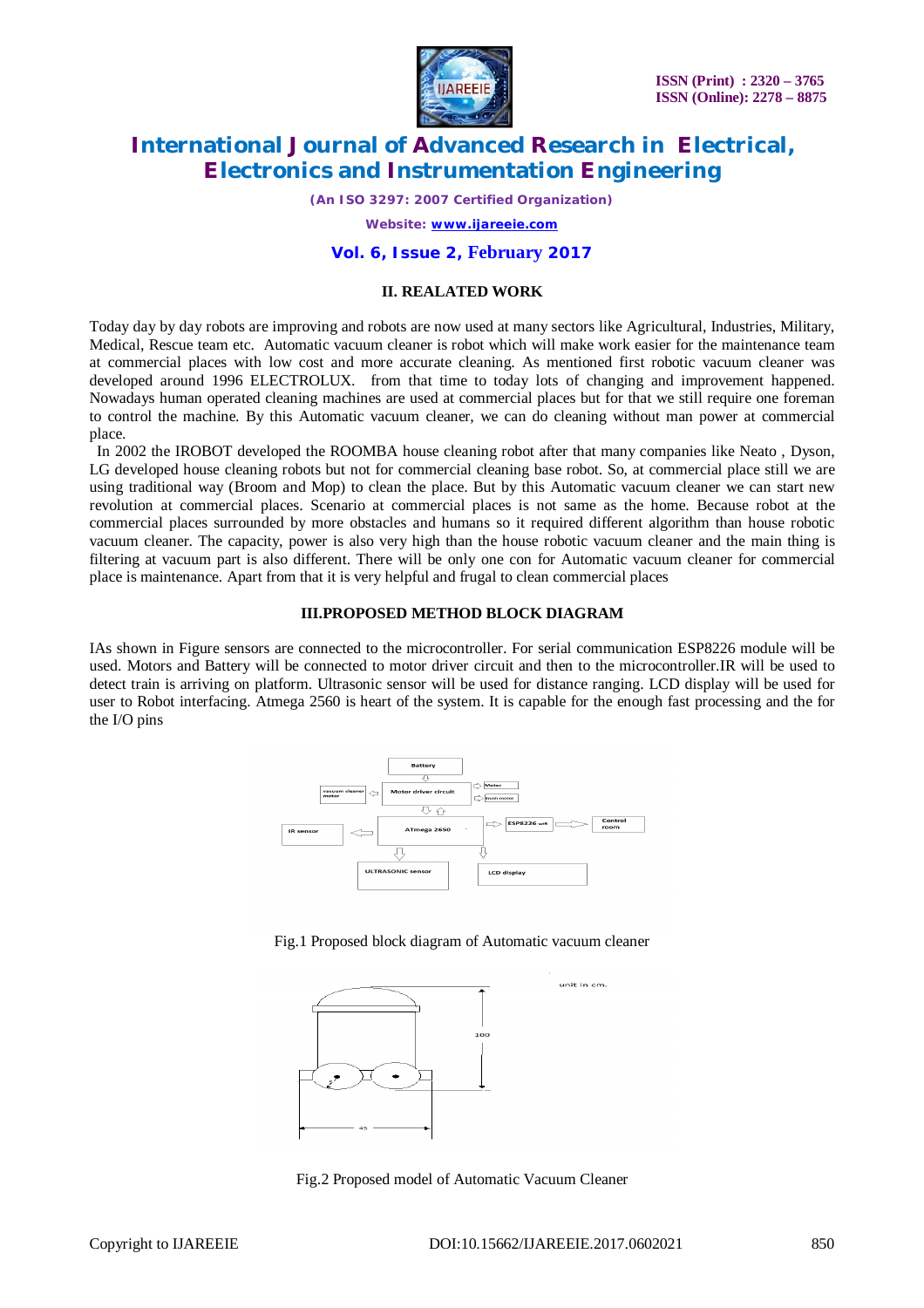

*(An ISO 3297: 2007 Certified Organization)*

*Website: [www.ijareeie.com](http://www.ijareeie.com)*

#### **Vol. 6, Issue 2, February 2017**

#### **IV.METHODS OF PROPOSED DESIGN**

As the discuss above robot will use sensor for feedback and it will decide its manoeuvre. First main sensor is ultrasonic sensor. There are three ultrasonic sensors have been used. The logics are

Interpreted below with help of diagram. The robot will range and detect the obstacle by the ultrasonic sensor. [2].

#### *A. LEFT-FRONT OBSTACLE*



#### Fig.3 Left-Front Obstacle

When Robot is near by the any obstacle with less than 10cm its sensor with give feedback to microcontroller. When the Robot is covered in two direction as shown above in figure Left-Front side. When the distance is less than 10cm Robot will move 90 degree to right side and then proceed. First robot will check front sensor if there is obstacle then it will check other two sensors on side. If one of them show obstacle, then it will turn in opposite direction like in this scenario right side.

#### *B. RIGHT-FRONT OBSTACLE*





As shown in figure when robot is surrounded by only in one direction like in front of wall it will check the obstacle with front sensor. If it detects the obstacle, then it will check both on side sensors if there is no obstacle in any direction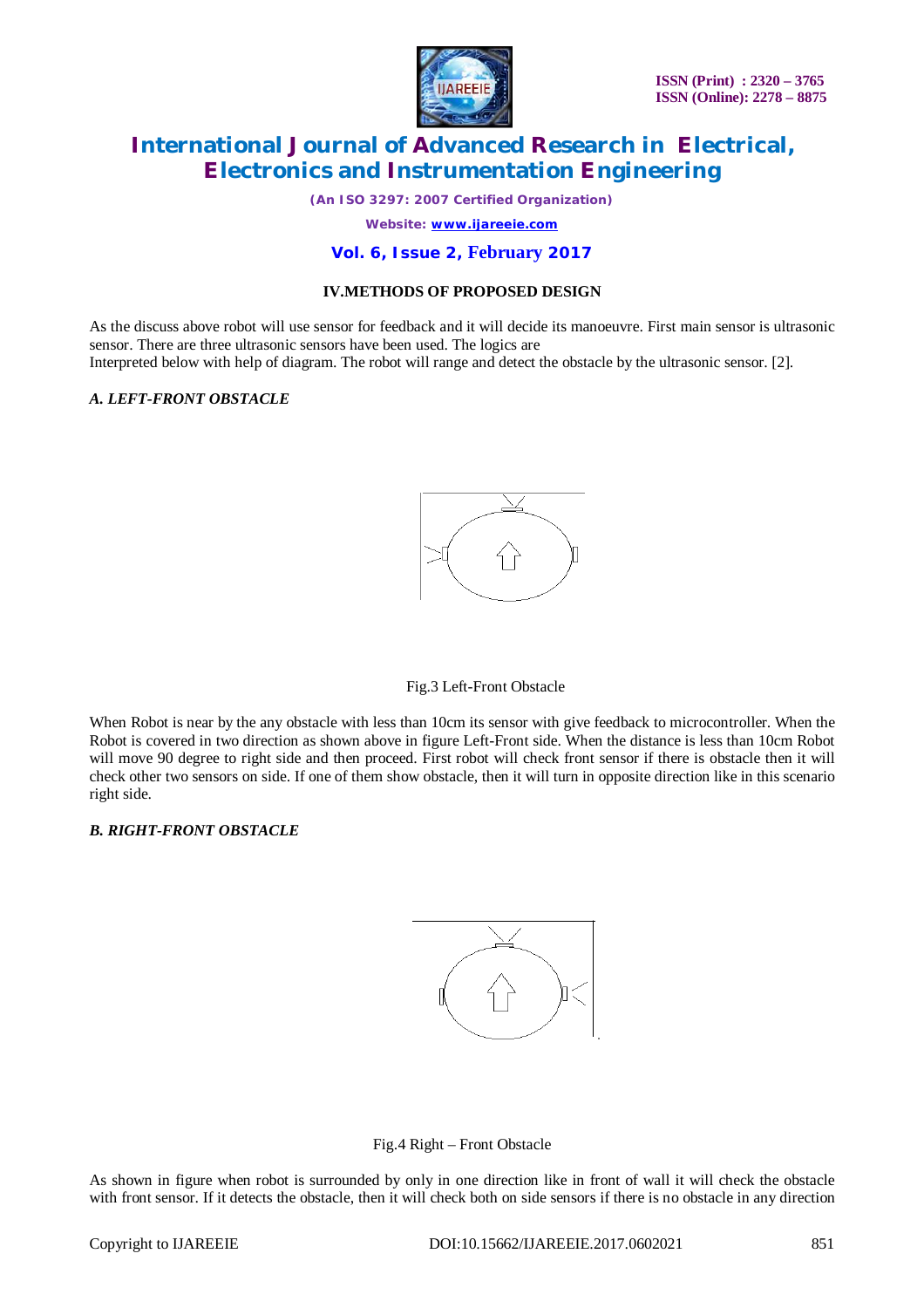

*(An ISO 3297: 2007 Certified Organization) Website: [www.ijareeie.com](http://www.ijareeie.com)*

### **Vol. 6, Issue 2, February 2017**

at sides robot will take right turn. If it finds the obstacle with front sensor it will always take right turn.

#### *C.FRONT – LEFT -RIGHT OBSTACLE*



#### Fig.5 Front-Left-Right Obstacle

When robot is surrounded by three direction Right- Left -Front as shown above in figure. It will Start ranging normally when the front sensor detects the obstacle it will check side sensors when the side sensors are detecting obstacle in both direction robot will move in reverse and take 180 degree turn and then proceed ahead.

#### *D. ONLY LEFT AND RIGHT OBSTACLE*



Fig.6 Only Left and Right Obstacle

When the Obstacle is only at left and Right first robot will check the with second loop it will direct check the two side sensors and if it detects the obstacle the robot will turn at opposite direction on obstacle at 10 degree and proceed ahead for cleaning.

#### *E. LEVEL OBSTACLE*

It is also necessary to avoid the level obstacle it can cause major damage to robot. If the robot is near by the track passage the ultrasonic sensor will detect if there is distance more than 10cm then the ultrasonic sensor will send signal to microcontroller and robot will reverse and avoid the level obstacle. Same situation will also apply to stair context if robot is nearby the stair then if will detect it and then avoid it.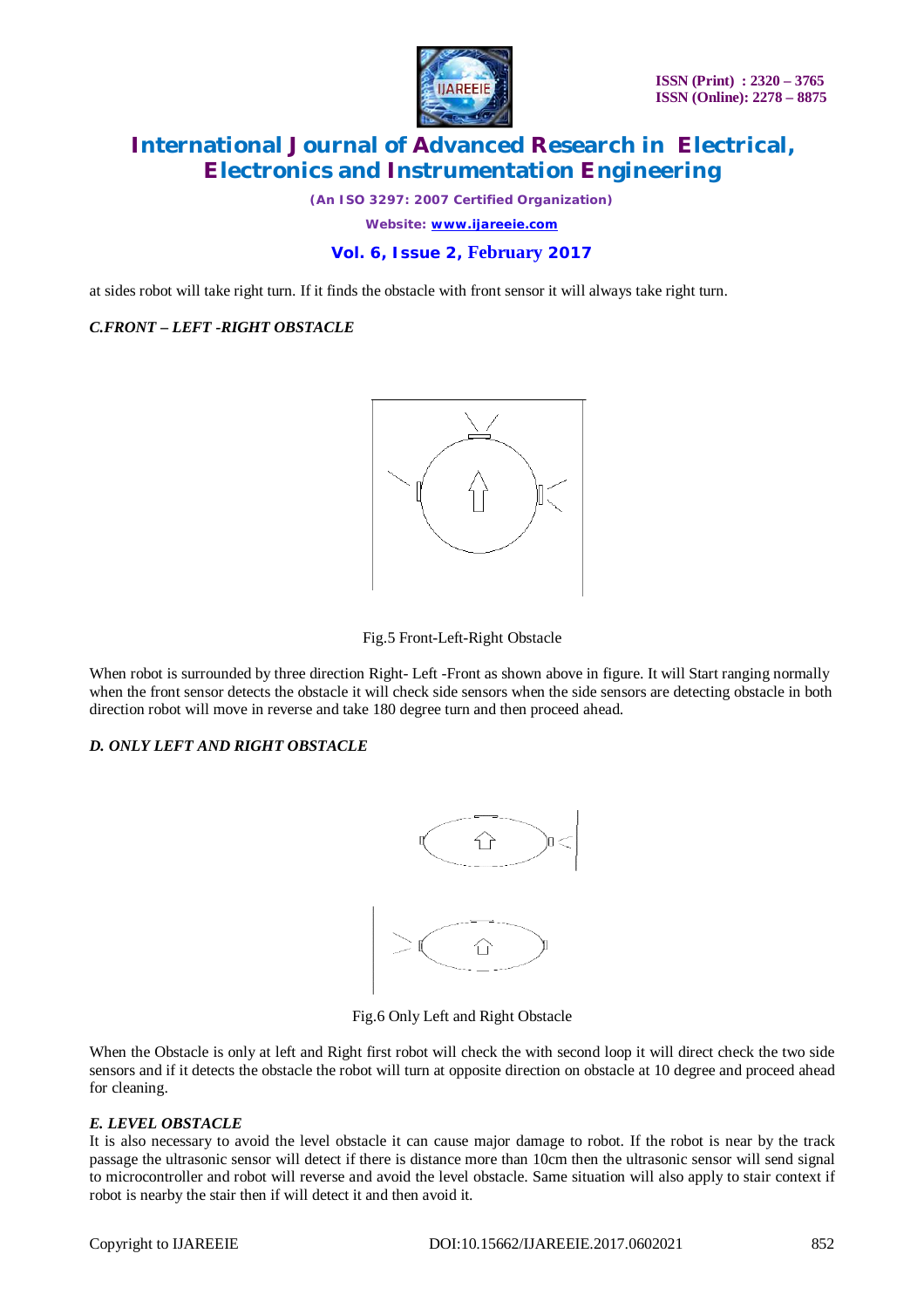

*(An ISO 3297: 2007 Certified Organization) Website: [www.ijareeie.com](http://www.ijareeie.com)*

**Vol. 6, Issue 2, February 2017**



Fig.7 Level Obstacle



|                              | <b>Train</b>     |
|------------------------------|------------------|
| <b>Platform</b>              | <b>IR</b> sensor |
| Fig.8 Train proximity sensor |                  |

As the normal situation at station when the train arrives on platform or bus arrives situation get tumult there. So at that time for safety robots will get stop. When the train is nearby IR sensor will send the feedback to microcontroller of robot via wireless channel(IOT) and robot will stop.

#### **VI. MANUALLY CONTROL**

For harsh situation like festival time rush at station will high so at that time Operator can control robot by the keypad from control room. One operator can operate one robot at time. Operator will get live feed from cameras on station and he can control it. But sensor will still engage to avoid obstacle. For manual control robot, will only move when the signal is transmitter from control room.

#### **VII.CLEANING METHOD**

Robot will use multiple layer cleaning. As robot, will use at commercial place vacuum pressure should be more than 10psi and the brush must use with high rpm motor to clean dust. First layer is vacuum cleaning, vacuum cleaner will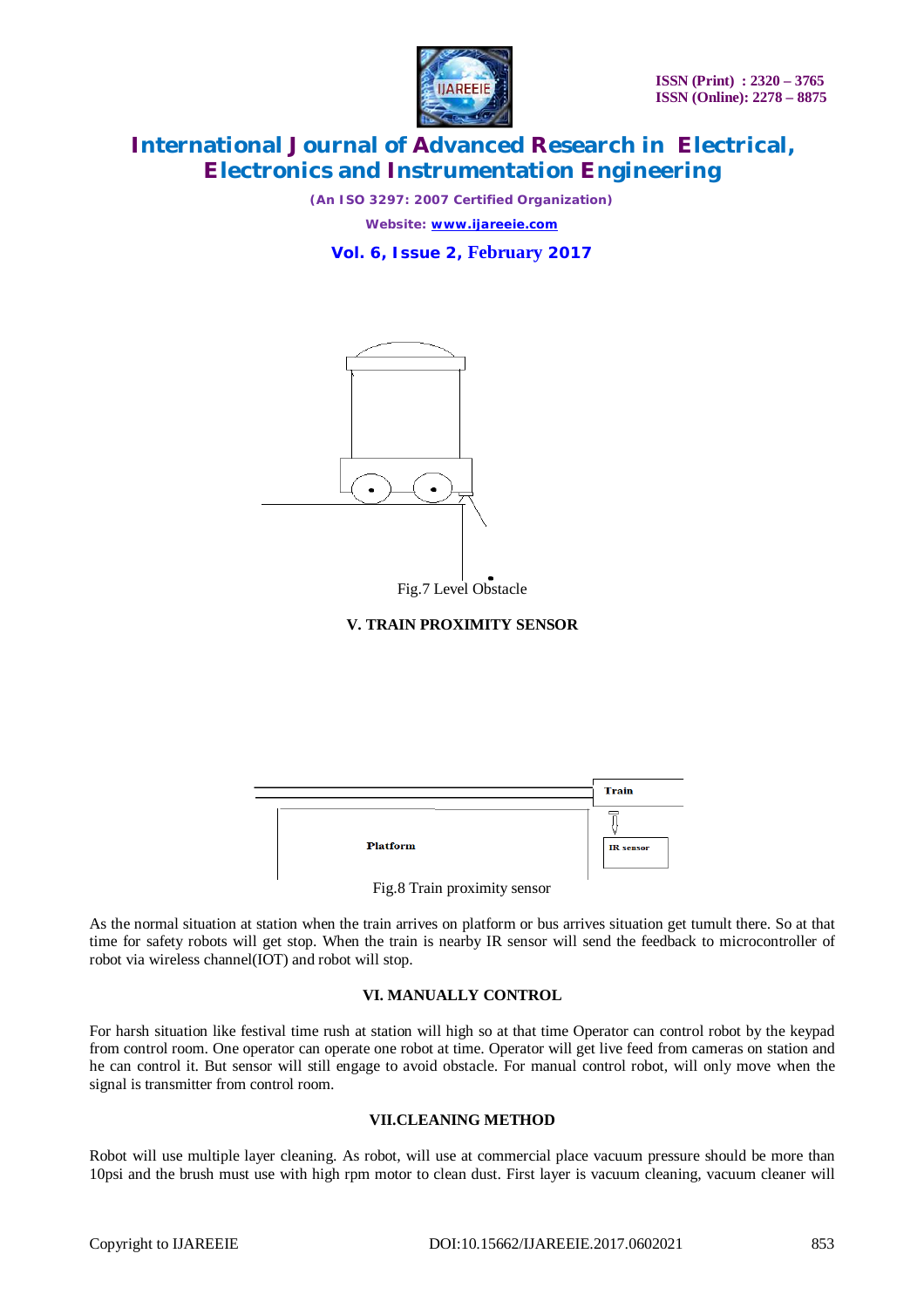

*(An ISO 3297: 2007 Certified Organization)*

*Website: [www.ijareeie.com](http://www.ijareeie.com)*

#### **Vol. 6, Issue 2, February 2017**

clean all the micro dust by suction. Then roller brush comes as second layer, roller brush will rotate in direction of vacuum cleaner to make efficient cleaning for macro dust. By this method, we can remove the dust easily.



Fig.9 Cleaning Diagram Of Automatic Vacuum Cleaner

#### **VIII. POWER SUPPLY**

In Automatic vacuum cleaner 11.1V Li-Po battery will use. Li-Po battery is very light in weight and the give very high discharge. For movement 12v motor will use and for vacuum fan.

#### **IX. APPLICATIONS**

1 At railways station on platform for cleaning.

2 Robot can be use with manual mode at railway station, Bus station at harsh situation.

3.Robot can clean any corner or edge as it is program to run at six different scenarios.

#### **X. CONCLUSION**

This Automatic vacuum cleaner will provide efficient way for the cleaning at commercial places and will start new revolution at commercial places cleaning strategies. Ultrasonic sensors are very accurate with reading in range of 2cm to 400cm but for more accuracy we can use the image processing with camera mounted with distance sensor. Cost of only 8,000 rupees' robot will be which can be reduced with more research.

More algorithm will develop with more creativity with more manoeuvre of robot. Dust volume detection technology will need improvement for better cleaning. The security for web page required nowadays for IOT connection. More robust design will require for public places. Image process can be developed for better stability.

#### **REFERENCES**

1. Robotic vacuum cleaner ttps://en.wikipedia.org/wiki/Robotic\_vacuum\_cleaner

2. J-S. Gutmann, E.Eade, P.Fong and M.E. Munich. Vector field SLAM. IN Int. conf. on Robotics and automation (ICRA), 2010

3. G Tuangzhi Dai and Tiequn Chen.Design on measurement and control system of cleaning robot based on sensor array detetion.In IEEE International conference on control automation Guangzhou, CHINA-MAY 30 to June 1, 2007

4. J FrolizziC.Disalvo. Service robots in the domestic environment: A study of Roomba vacuum in the home". In int. conference on human robot interaction HRI, PAGE 258-265 March 2006

5. Youngkak Ma, Seungwoo Kim, Dongik Oh and Youngwan Cho's study on development of home mess cleanup robot McBot proved helpful There was an IEEE/ASME international conference on advanced mechatronics July 2-5, 2008, Xian, China.

6. Xueshan Gao, Kejie Li, Yan Wang, Guangliang Men, Dawei zhou and Koki Kikuchi. A floor cleaner robot using Swedish wheels.In IEEE